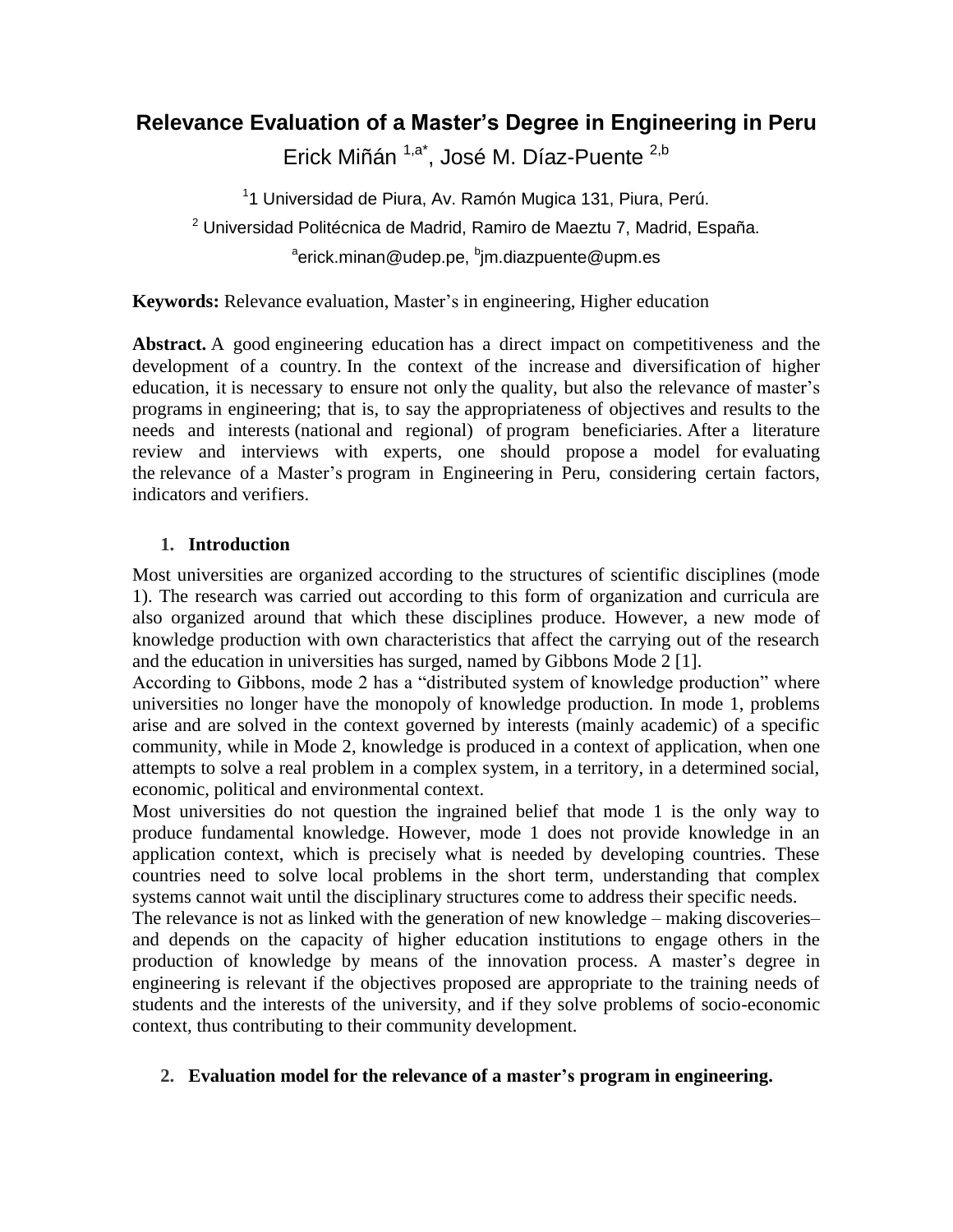The model used to evaluate the relevance of master's degree in engineering in Peru, consists of 5 actors and 28 indicators, as shown in the following chart:

| Factor                                                                                           | Indicators |
|--------------------------------------------------------------------------------------------------|------------|
| 1. Personal satisfaction of graduates and employers                                              |            |
| 2. Linking of professors and research with the environment                                       |            |
| 3. Concordance of contents                                                                       |            |
| 4. Linking to the socio – economic environment                                                   |            |
| 5. Concordance of the global master's program management with the<br>interests of the University |            |
|                                                                                                  |            |

Chart 1. Evaluating Factors of the relevance of a master's program in engineering

## **2.1 Factors:**

### *2.1.1. Personal satisfaction of graduates and employers*

A master"s degree in engineering is relevant if it satisfies the training needs of students. These students are professionals who work in a context in which specialized knowledge is necessary for solving problems. A graduate of the program will be satisfied if the master's helped him or her to: improve his or her job performance, develop skills, improve his or her employment status, whether it is in contact with him or her after completion of the program. Employers, in turn, will be satisfied if the best achievements of the work performance of these students results in an overall benefit for the company [2], [3].

## *2.1.2 Linking of professors and research with the environment*

According to Hansen [4]; Etzkowitz [5] and Gibbons [1], interactions between universities, industry, and the state are the basis for accessing economic development. A master's program is most relevant if it promotes multidisciplinary scientific research focused on problems, and if the Master"s Thesis projects are geared towards the solution of problems for business or the development of an innovation project.

#### *2.1.3 Concordance of contents*

As suggested by Yamada [6] and Mouzakitis [7], there must be an adaptation of content (curriculum) with the needs and interests of students and with the needs of the labor market. A master"s program is also relevant to the development of trans-disciplinary subjects, innovation, and project-based learning [1].

#### *2.1.4 Linking to the socio – economic environment*

A master"s program is most relevant in the manner in which it is linked with the socioeconomic environment, with the labor market and local and national government guidelines for economic development [8].

### *2.1.5 Concordance of the global master's program management with the interests of the University*

A master"s program in engineering is relevant if its objectives are relevant to the interests of the university. There must be a correspondence between the direction and management of the master"s with the policies and the working procedures of the host university, because it is the university which finally decides if the master"s degree will be granted or not.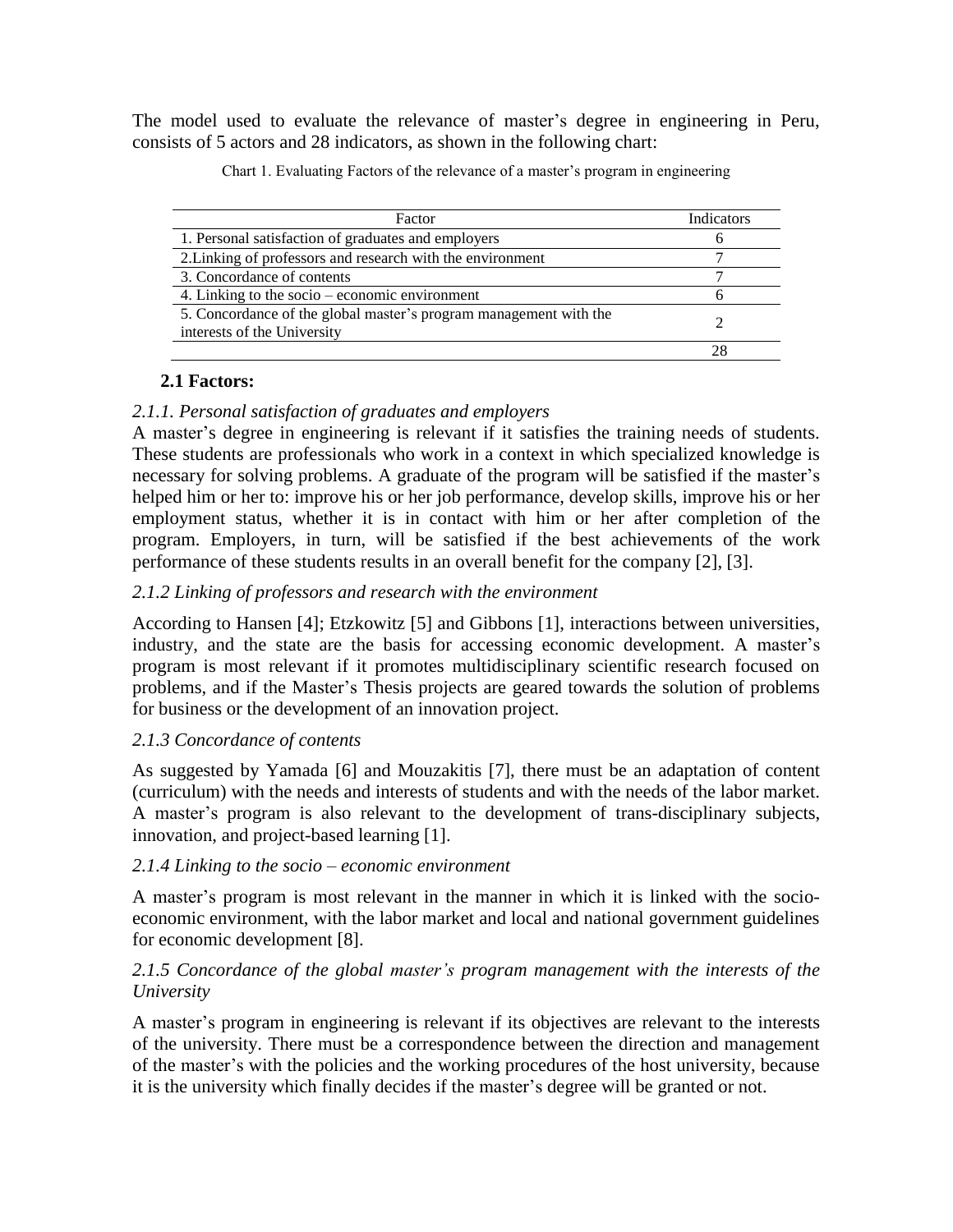| <b>Factor</b>                                                       | $\mathbf{N}^\circ$ | <b>Indicators</b>                                                                                                                                    | <b>Verification source</b>                                                                                                                                                                                            |
|---------------------------------------------------------------------|--------------------|------------------------------------------------------------------------------------------------------------------------------------------------------|-----------------------------------------------------------------------------------------------------------------------------------------------------------------------------------------------------------------------|
| 1. Personal satisfaction<br>of graduates and<br>employers           | 1.1                | Studying the master's degree helped to increase<br>the employment chances of graduates (to receive<br>a raise, a promotion or getting a better job). | Survey for graduates                                                                                                                                                                                                  |
|                                                                     | 1.2                | Knowledge acquired in the master's helped to get<br>better job performance of graduates.                                                             | Survey for students, graduates<br>and employers                                                                                                                                                                       |
|                                                                     | 1.3                | Knowledge acquired in the master's satisfies the<br>needs in the current workplace.                                                                  | Survey for graduates                                                                                                                                                                                                  |
|                                                                     | 1.4                | Competencies established by ABET (2011) were<br>developed for the engineering degrees (11<br>competencies).                                          | Survey for graduates<br>Interview for directors of the<br>master's program                                                                                                                                            |
|                                                                     | 1.5                | Useful strategic competencies for everyday life<br>were developed.                                                                                   | Survey for graduates                                                                                                                                                                                                  |
|                                                                     | 1.6                | A system for monitoring the performance of<br>graduates functions.                                                                                   | Survey for graduates and<br>employers<br>Interview for directors of the<br>master's program and directors<br>of the university, separately.                                                                           |
| 2. Linking of<br>professors and<br>research with the<br>environment | 2.1                | Professors participate in networks or scientific<br>and professional associations.                                                                   | Document review (certifications,<br>intellectual production and<br>agreements)<br>Interviews for directors of the<br>master's program and directors<br>of the university, separately.                                 |
|                                                                     | 2.2                | Professors have academic mobility.                                                                                                                   | Interviews for directors of the<br>master's program and directors<br>of the university, separately.                                                                                                                   |
|                                                                     | 2.3                | The organization of the university facilitates<br>multidisciplinary research focused on problems.                                                    | Document review (Regulation of<br>Organization and Functions of<br>the University), projects and<br>contracts.<br>Interviews for directors of the<br>master's program and directors<br>of the university, separately. |
|                                                                     | 2.4                | There are a number of research projects with<br>external funding (national or international) in<br>recent times                                      | Document review<br>Interviews for directors of the<br>master's program and directors<br>of the university, separately.                                                                                                |
|                                                                     | 2.5                | The final projects of the master's program have<br>applications in business.                                                                         | Surveys for graduates and                                                                                                                                                                                             |
|                                                                     | 2.6                | The final projects of the master's program solve<br>problems in business.                                                                            | employers<br>Interview for directors of the                                                                                                                                                                           |
|                                                                     | 2.7                | The final projects of the master's program<br>develop in an innovation project.                                                                      | master's program                                                                                                                                                                                                      |

## **2.2 Indicators and verification sources.**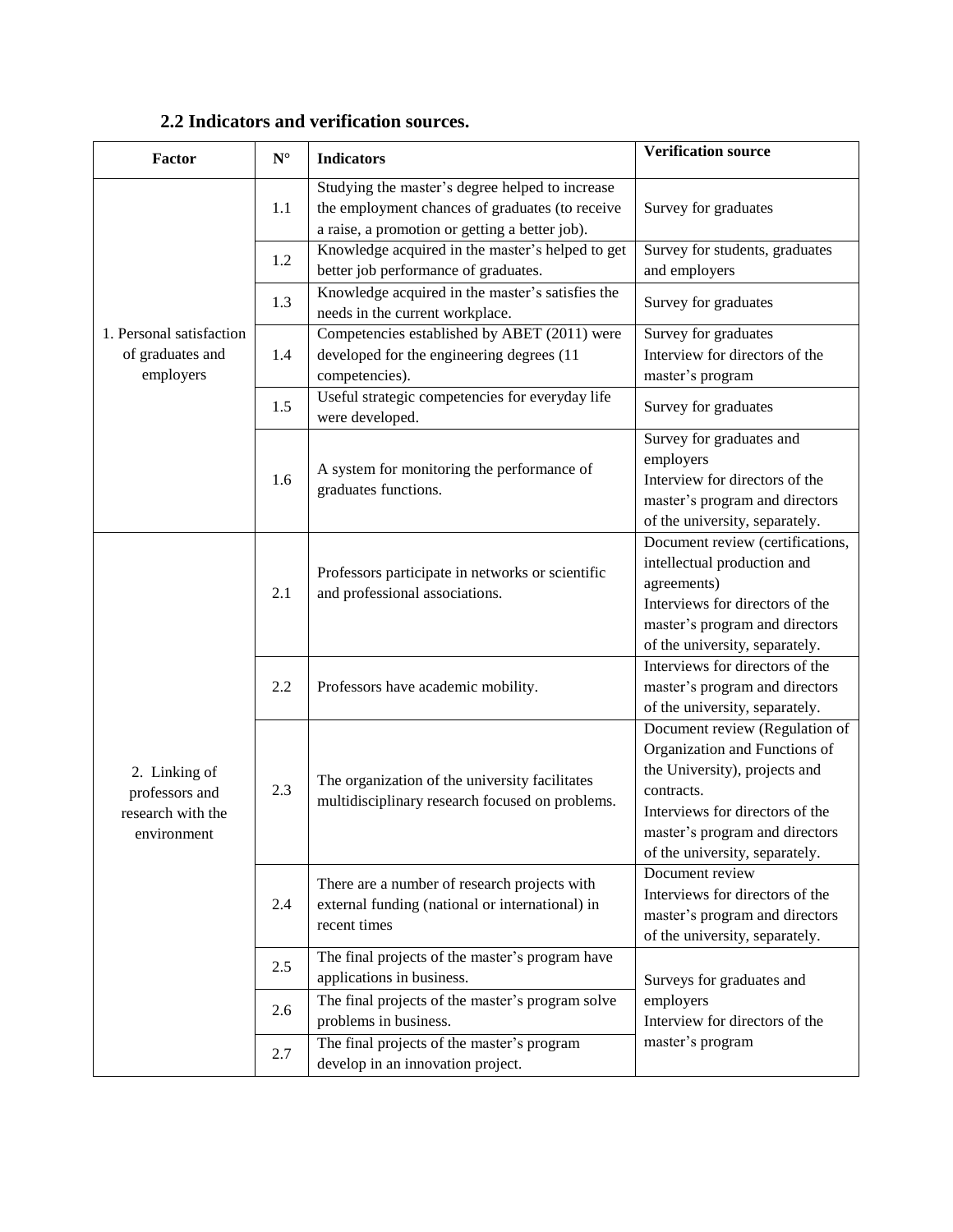| Factor                                               | $\mathbf{N}^{\circ}$ | <b>Indicators</b>                                                                                                                                    | <b>Verification source</b>                                                                                                                                                                                       |
|------------------------------------------------------|----------------------|------------------------------------------------------------------------------------------------------------------------------------------------------|------------------------------------------------------------------------------------------------------------------------------------------------------------------------------------------------------------------|
| 3. Concordance of<br>contents                        | 3.1                  | Topics given in the master's program are related<br>to work topics or according to the interests of the<br>student.                                  | Survey for students and graduates                                                                                                                                                                                |
|                                                      | 3.2                  | The curriculum of the master's program helps to<br>satisfy real or regional needs.                                                                   |                                                                                                                                                                                                                  |
|                                                      | 3.3                  | There is an agreement among the mission,<br>objectives and strategies of the master's degree<br>with the program content.                            | Documental review for norms,<br>regulations, documents and<br>curriculum.<br>Survey for students and graduates<br>Interview for directors of the<br>master's program                                             |
|                                                      | 3.4                  | Syllabus are updated according to the<br>requirements of the students and graduates                                                                  | Survey for students and graduates<br>Interview for directors of the<br>master's program                                                                                                                          |
|                                                      | 3.5                  | Subjects promote trans-disciplinary studies and<br>innovation                                                                                        | Documental review for<br>curriculum and contents of the                                                                                                                                                          |
|                                                      | 3.6                  | An approach of project-based learning is used                                                                                                        | master's program.                                                                                                                                                                                                |
|                                                      | 3.7                  | The university offers undergraduates or<br>specialization programs related to the master's<br>degree                                                 | Survey for students and graduates<br>Interview for directors of the<br>master's program                                                                                                                          |
| 4. Linking to the socio<br>- economic<br>environment | 4.1                  | Master's program content is related to local,<br>regional or national development guidelines; and<br>to the trends on existing professional practice | Documental review (regional and<br>national development plans,<br>sectorial and competitiveness<br>plans)                                                                                                        |
|                                                      | 4.2                  | The master's program and its educational goals<br>satisfy a demand for education in the region                                                       | Documental review (market<br>research of the master's program)<br>Interview for directors of the<br>master's program                                                                                             |
|                                                      | 4.3                  | The master's program covers a professional and<br>labor environment's need                                                                           | Survey for students, graduates<br>and employers                                                                                                                                                                  |
|                                                      | 4.4                  | The master's program helps to resolve problems<br>affecting the most vulnerable sectors of society                                                   | Survey for employers<br>Interviews for directors of the<br>master's program and directors of<br>the university, separately.                                                                                      |
|                                                      | 4.5                  | There are effective relationships with similar<br>programs at other universities, business,<br>government agencies, and NGOs, among others.          | Documental review (pacts,<br>agreements)<br>Interview for directors of the<br>master's program                                                                                                                   |
|                                                      | 4.6                  | The master's program has an advisory committee<br>composed of representatives of key stakeholders                                                    | Documental review (Resolution<br>of the creation of the Committee<br>and minutes)<br>Survey for employers<br>Interviews for directors of the<br>master's program and directors of<br>the university, separately. |